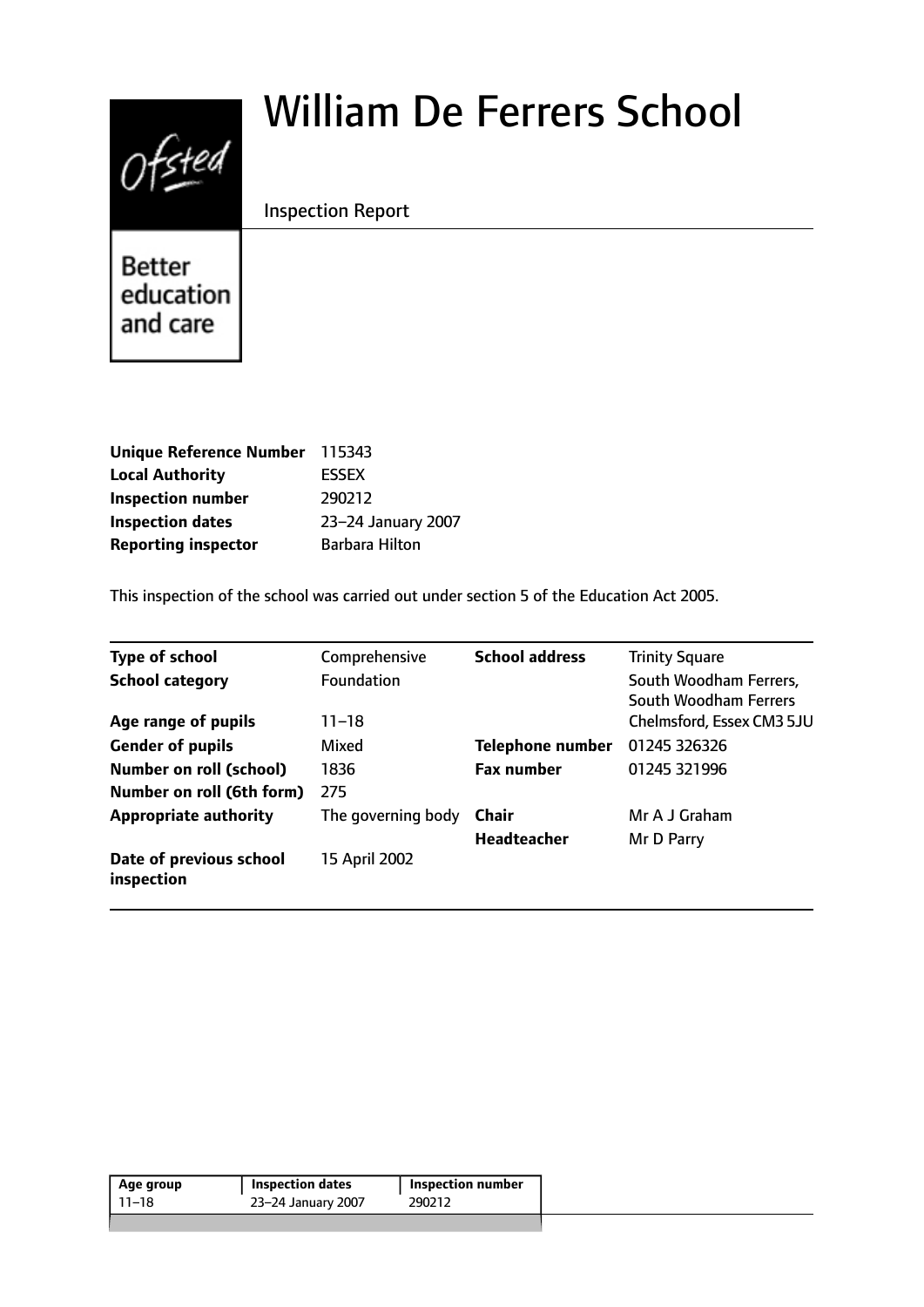© Crown copyright 2007

Website: www.ofsted.gov.uk

This document may be reproduced in whole or in part for non-commercial educational purposes, provided that the information quoted is reproduced without adaptation and the source and date of publication are stated.

Further copies of this report are obtainable from the school. Under the Education Act 2005, the school must provide a copy of this report free of charge to certain categories of people. A charge not exceeding the full cost of reproduction may be made for any other copies supplied.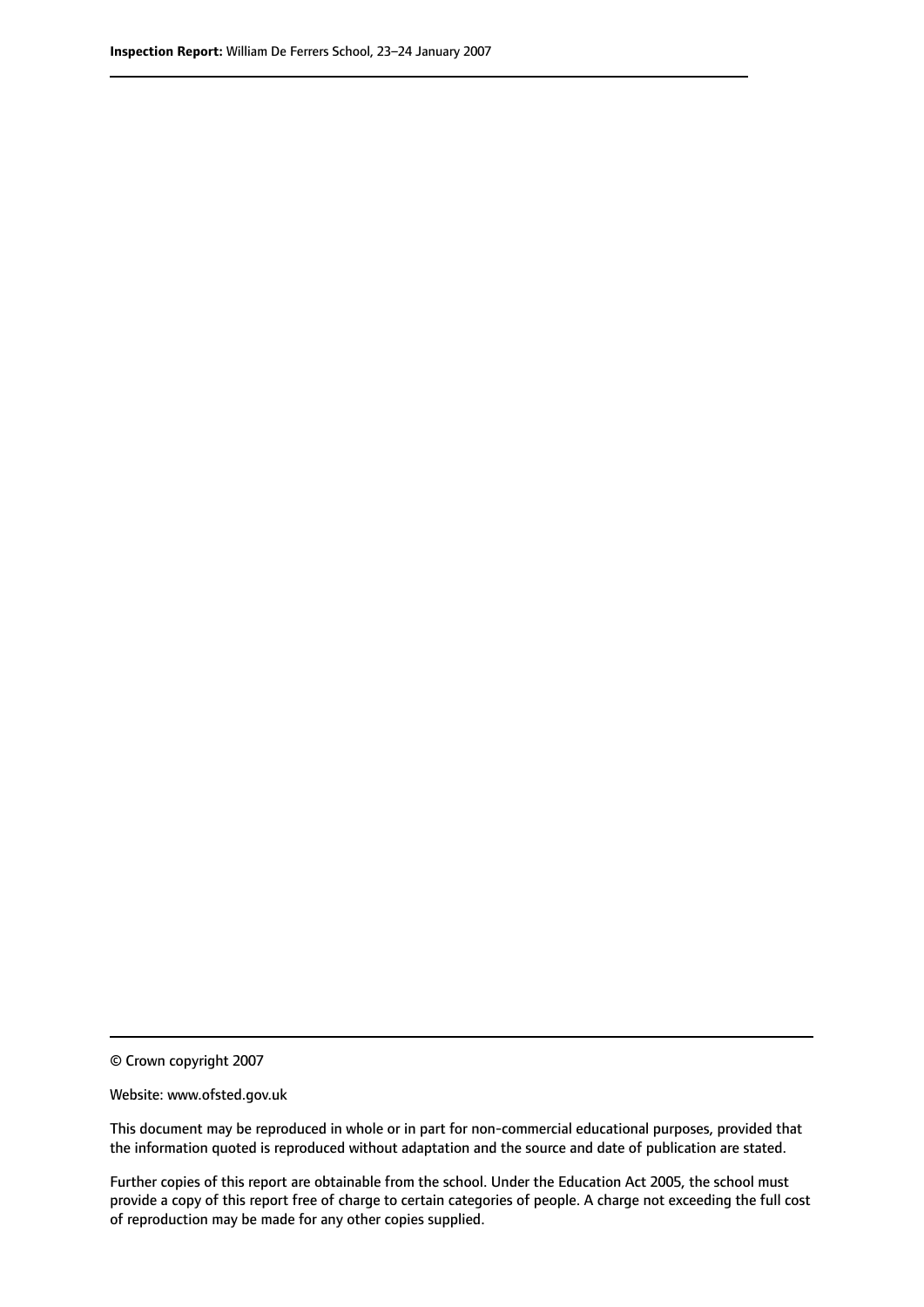# **Introduction**

The inspection was carried out by five Additional Inspectors.

## **Description of the school**

William de Ferrers is a very large and popular school which gained specialist sports college status in 2004. Students come mainly from local primary schools, with a significant and growing minority travelling from the surrounding area. Nearly all students are white British, with small proportions from a variety of minority ethnic backgrounds. All speak English fluently and, for a few, this is in addition to the language spoken at home. The proportion of students entitled to free school meals is much lower than the national average. The proportions with learning difficulties and disabilities, and those with more pronounced levels of needs, are much lower than in most schools. The attainment of students starting in Year 7 is above average in most years.

#### **Key for inspection grades**

| Grade 1 | Outstanding  |
|---------|--------------|
| Grade 2 | Good         |
| Grade 3 | Satisfactory |
| Grade 4 | Inadequate   |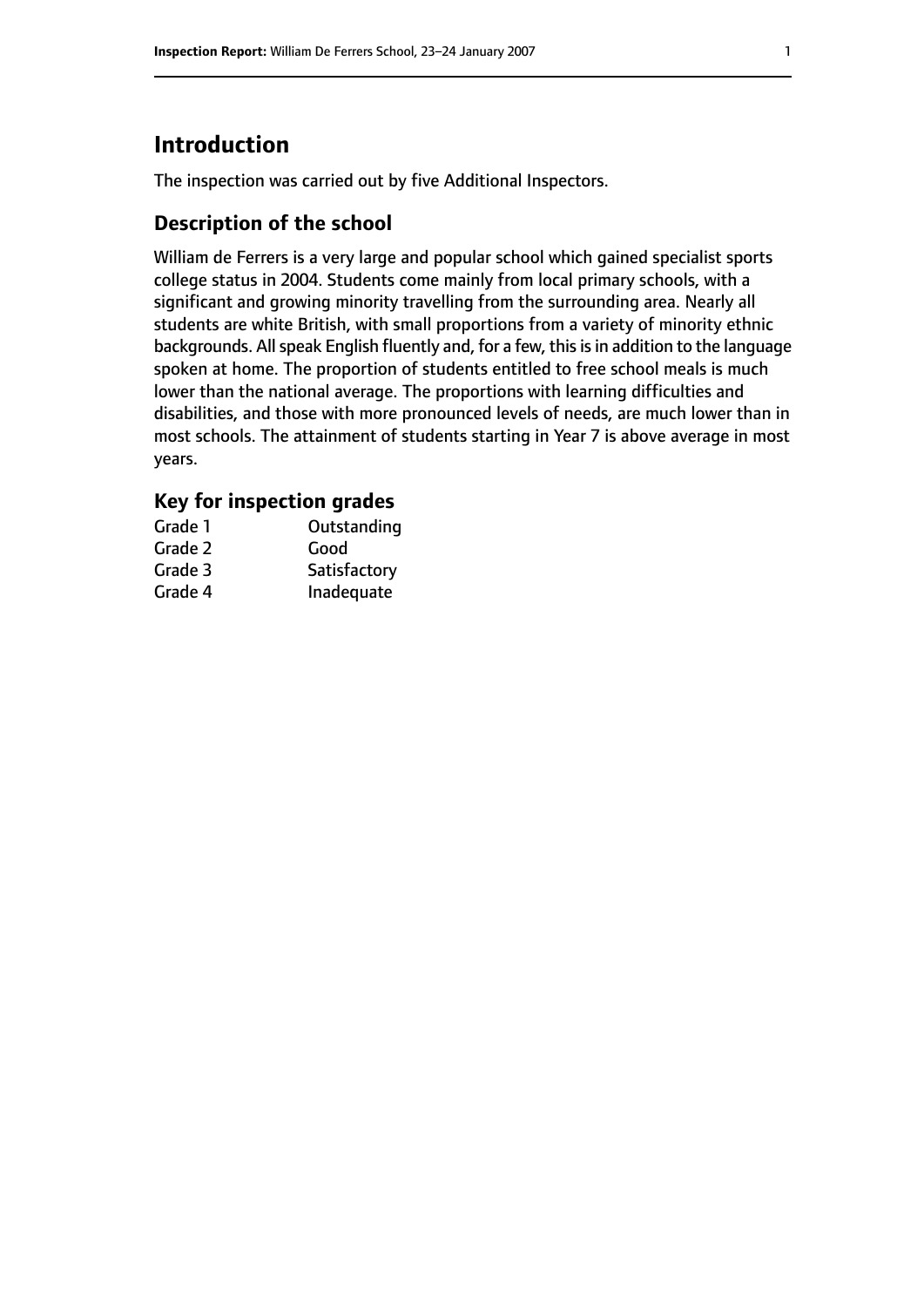# **Overall effectiveness of the school**

#### **Grade: 2**

William de Ferrers School is a good school. Its overall effectiveness is good, as judged by the school. Leadership and management are strong and engender a sense of purpose and respect for others so that all feel valued. Students enjoy their education greatly. The central location in South Woodham Ferrers is a distinctive feature. Links with the community contribute exceptionally well to students' personal development, which is good. The care, support and guidance provided are good, especially pastoral support. In the words of a parent, 'Pastoral care is excellent. I am indebted to the key staff who have guided, encouraged and rewarded my children to become the independent, rounded and fun young people they are today.'

Teaching and learning are good. Students of all backgrounds progress well and those who are vulnerable or have learning difficulties and disabilities are known well and helped to keep up with the rest. The school values achievement in a broad range of subjects up to GCSE and its success is evident in the high proportion of pupils who gain five or more good passes including English and mathematics. Students achieve well. Overall results are consistently and significantly higher than national averages and improved in 2006, although the proportion of the very highest grades ( $A^*/A$ ) was just average. Teachers build effectively on students' understanding. In the best lessons, activities provide extra challenge to capture the interest of higher ability students and move them on in their learning, but this practice is not consistent across the school.

The curriculum is good. It is broad and balanced across Years 7-9 including choice of two languages out of French, German and Spanish and, as a club activity, Chinese. In part this variety is possible because of the size of the school. However, the subjects offered are mostly traditional and academic in older years with few opportunities for students to follow vocational courses. Those offered in the sixth form are successful. Extra activities, in addition to lessons, are extensive and popular.

Sports college status has significantly strengthened the curriculum and the participation of students of all abilities and interests in physical activities. The needs of students with behavioural, medical or physical needs are well met, including participation by a significant proportion in out-of-school activities. Sports college initiatives develop many links with community education. Teaching in physical education is good. Although most sports college targets have been met, the impact of specialist status on standards across the school is not marked, and is an area for further development.

The school evaluates its work thoroughly. Areas for improvement identified at the last inspection have been tackled effectively. The value for money it provides and capacity for further improvement are good.

#### **Effectiveness and efficiency of the sixth form**

#### **Grade: 3**

The sixth form and its curriculum are satisfactory, and improving. It offers a wide range of mainly academic AS and A2-level subjects in which results and achievement are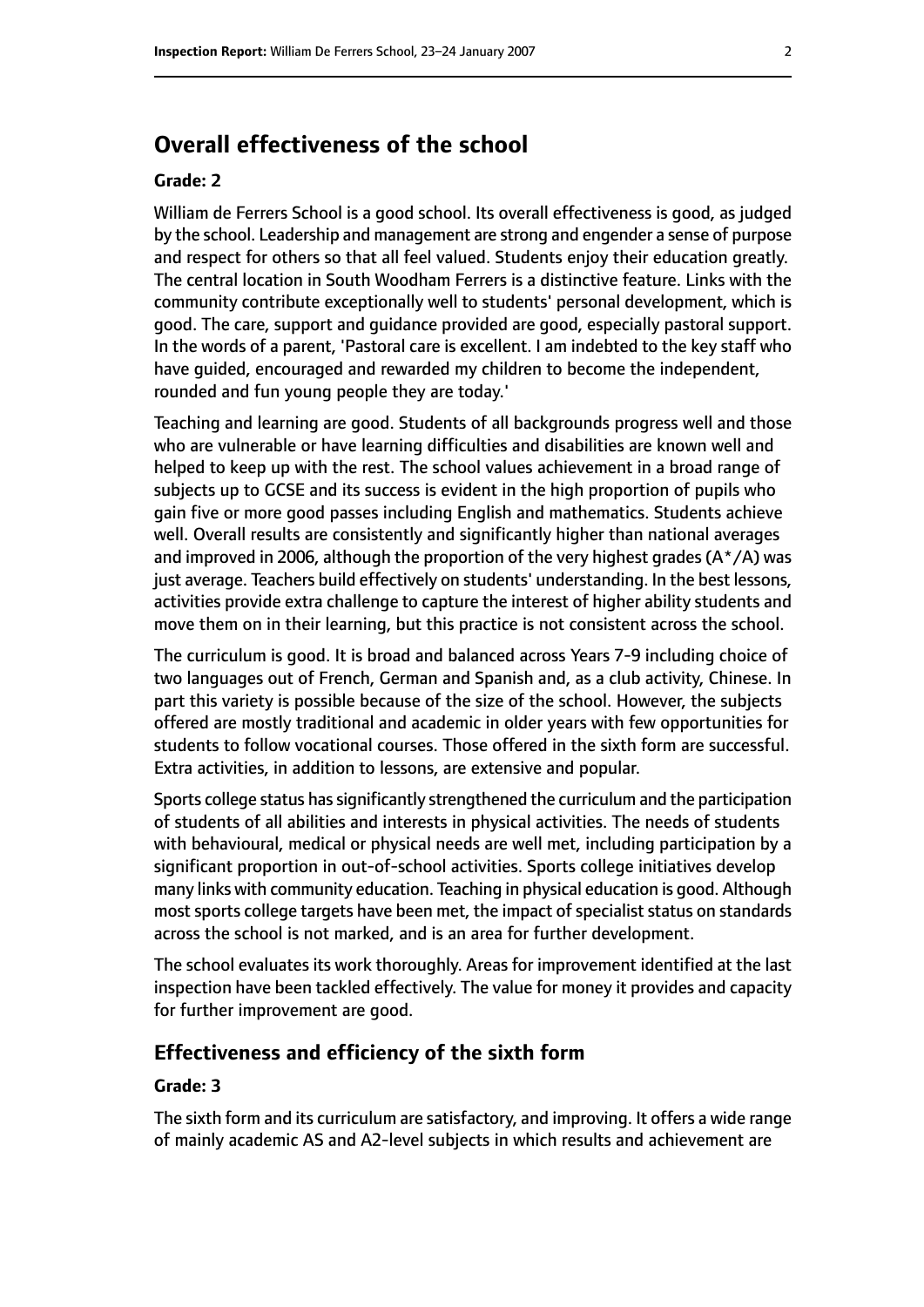average, overall. In 2006, results and achievement on the small number of advanced-level vocational courses were above average.

Teaching and learning in the sixth form are good. A particular strength is the way in which teachers encourage and promote students' independence in learning. Students' personal development is good; they mature into responsible young adults. Virtually all stay for the full length of their courses. Arrangements for their care, guidance and support are good. Leadership and management and value for money in the sixth form are satisfactory.

#### **What the school should do to improve further**

- Raise the standards and results of higher ability students by providing more challenging work which accelerates their learning.
- Strengthen the impact of specialist sports college status on standards across the curriculum.
- Broaden the range of courses for students in Years 10 and above.

# **Achievement and standards**

#### **Grade: 2**

#### **Grade for sixth form: 3**

Standards are high and achievement is good up to the end of Year 11. In lessons, students of all abilities and backgrounds progress well, including those who are vulnerable or have learning difficulties and disabilities. Standards generally match or exceed expectations.

Students achieve consistently well up to the end of Year 9. Their results in national tests in English, mathematics and science are high. Emphasis placed by the school on standards and achievement in these key subjects is reflected in results for GCSE 5A\*-C grades including English and mathematics, which are considerably better than the average nationally. Generally high results are also achieved in art, design and technology subjects and the humanities, including religious education. All students take a certificated course in physical education in Years 10 and 11; their GCSE full course physical education results are broadly average. In 2006, results were low in small groups taking business studies, economics and electronics because of staffing difficulties, now resolved.

The school makes effective use of challenging targets to help raise student's standards, as shown in the improvement by boys in 2006, compared with 2005. Virtually every student achieves at least one pass at GCSE, which reflects well on the achievement of the least able. In 2006, the proportion of the very highest grades (A\*/A) just matched the national average and there is scope for increasing these by setting more challenging work for the most able.

In the sixth form, virtually all students pass their AS and A2-level subjects. In 2006, just over half the grades were at the highest grades (A and B). Students achieved particularly well in art, history and psychology. Results for advanced-level vocational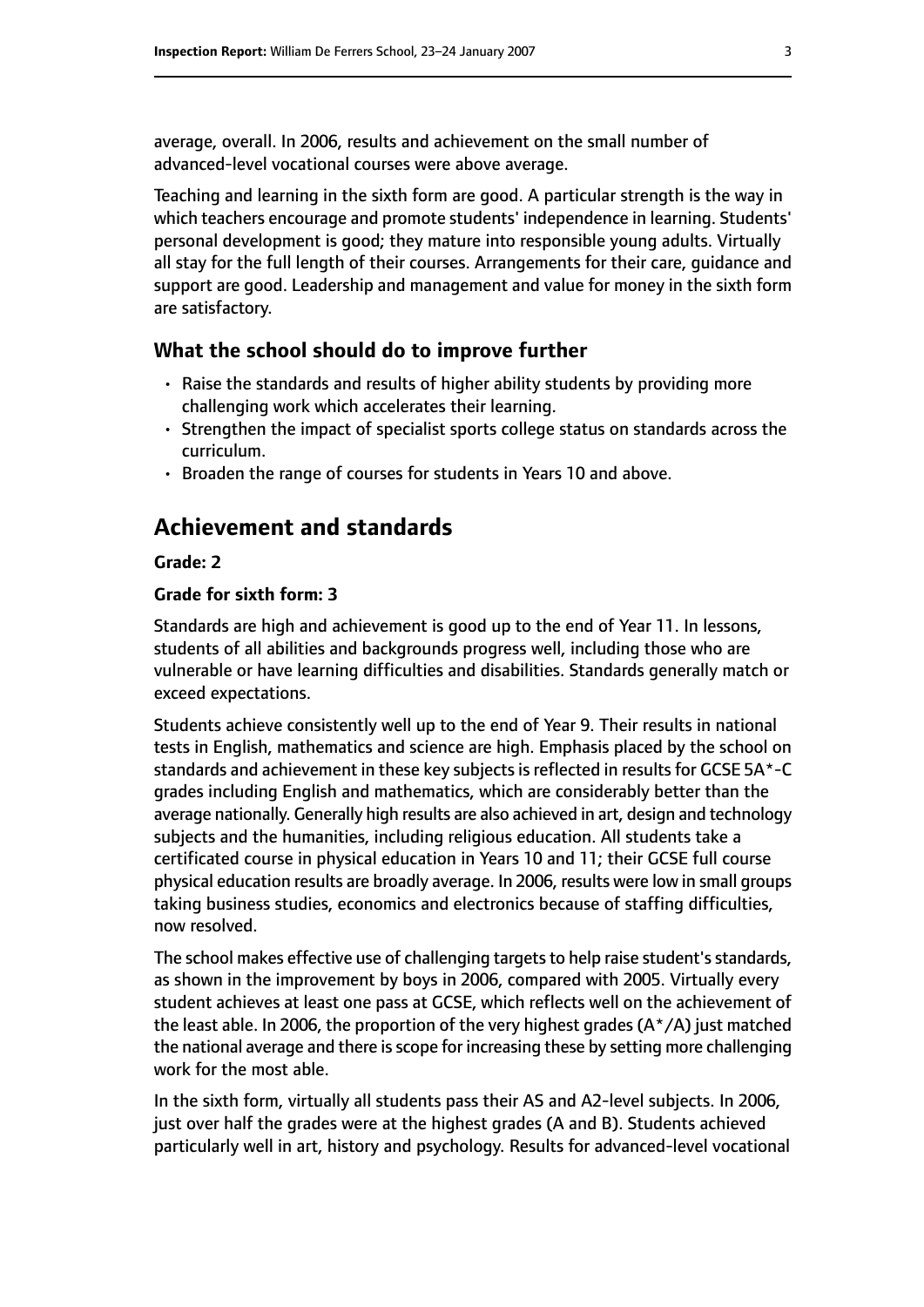courses in child care and travel and tourism were also very good. Generally girls' results are better than boys'.

# **Personal development and well-being**

#### **Grade: 2**

#### **Grade for sixth form: 2**

Students' personal development is good. They clearly enjoy school and have very good attitudes to learning. Behaviour in lessons is very good and individuals are courteous and friendly to visitors. They move purposefully through the extensive buildings, resulting at times in congestion in corridors, and lapse in consideration for others. Students say that the school deals effectively with the little bullying that occurs, and they can always find someone to help with any problems. Attendance is satisfactory and improving. The school is endeavouring to change perceptions about holidays in term time among the relatively few families who interrupt their children's education for this reason.

Students' spiritual, moral and social development is good. Their cultural development is very good, as shown in outstanding displays of art. The programme of personal, social and health education, which includes citizenship, helps them to stay safe and healthy, prepare for adult life and understand how they can contribute in the wider world. They eat healthily and exercise well, although support for physical activity is curtailed in the sixth form where there is no programme of physical education lessons for all.

Relationships are very good among students of all backgrounds and abilities. They are proud of their school and its cohesion with the local community. They readily take responsibility. Sixth-formers are supportive of younger students. Students work well with others through, for example, the sports leadership programme and the Duke of Edinburgh's Award scheme.

A small number of students feel their views are not always taken seriously enough by the school council and it is not clear to them how their views matter to the school.

# **Quality of provision**

#### **Teaching and learning**

**Grade: 2**

#### **Grade for sixth form: 2**

Teaching and learning are good. No inadequate teaching was seen during the inspection. This confirms the school's self-evaluation. The school's track record of good teaching is underpinned by good relationships, students' enjoyment of learning, their positive attitudes to work and their good conduct. In order to raise further the quality of teaching and learning the school acknowledges that more rigour and consistency in assessment and its use in planning lessons is required. Systems are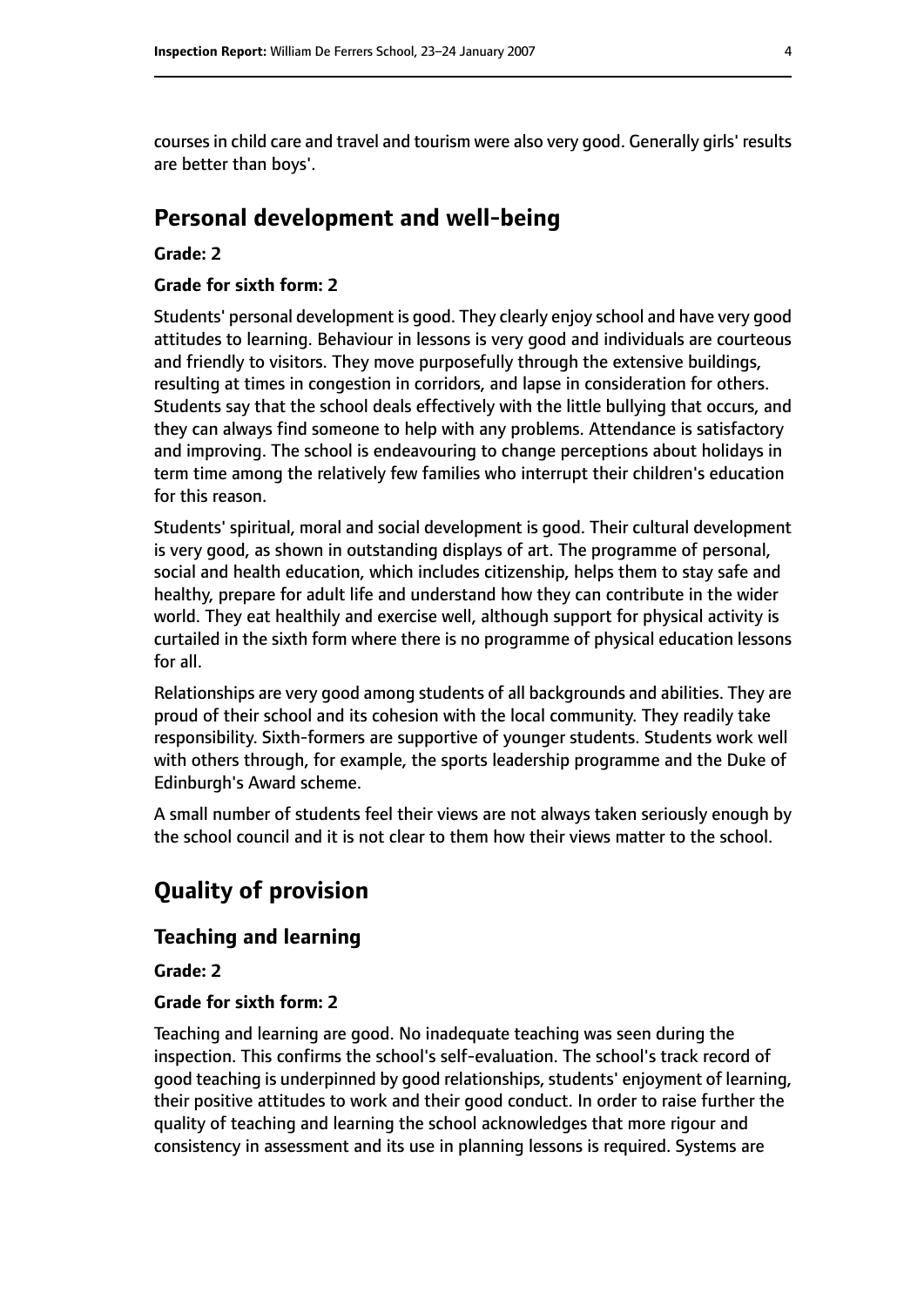developing to secure this. All students know how well they are doing. They know their targets, levels and grades and their progress is regularly checked.

Teachers have high expectations and students are willing to take risks, to experiment and to think for themselves. Teachers build effectively on what most students know, understand and can do because their subject knowledge is good. Students respond enthusiastically to activities such as role-play and become deeply involved in discussion and practical activities. The most effective teachers challenge and extend students' understanding through skilful and probing questioning, and show how much they value students' responses. Many teachers use new technology effectively to enhance learning. Teaching assistants provide good support for students who are vulnerable or have learning difficulties or disabilities, and monitor their progress carefully. Teaching in the sixth form is good. A particular strength is the way in which teachers encourage and support students' independent learning.

Teaching observed was particularly strong where activities were modified carefully so that all students were challenged to achieve their potential. However, this practice is inconsistent across the school and teachers do not plan sufficiently well to stretch higher attaining students.

#### **Curriculum and other activities**

#### **Grade: 2**

#### **Grade for sixth form: 3**

The curriculum in the main school is good. It is broad, balanced and successfully meets the needs and aspirations of students and their parents. A good range of subjects is provided in Years 7- 9, including opportunity to study two modern foreign languages, take separate lessons in drama and in information and communication technology. Students in Years 10 and 11 select from a range of both academic and some vocational options. Participation and enjoyment in sports is cultivated through a good range of sports courses. Alternative opportunities, planned in partnership with other institutions, meet the needs of a small group of less academic students and those who benefit from a more practical approach to learning.

Many students gain confidence and new skills through involvement in an extensive range of extra-curricular activities. Preparation for the next stage in their life is good. Older students appreciate their work experience in Year 11 as well as a range of business and enterprise activities, and opportunities to visit universities.

The sixth form curriculum is satisfactory. It meets well the needs of those students who stay on. Provision is mainly academic and at an advanced level. It is limited, bearing in mind the comprehensive intake of the school. Structured provision for all students in religious education and physical education is inadequate, although they have opportunities to participate in conferences and a good range of extra-curricular initiatives.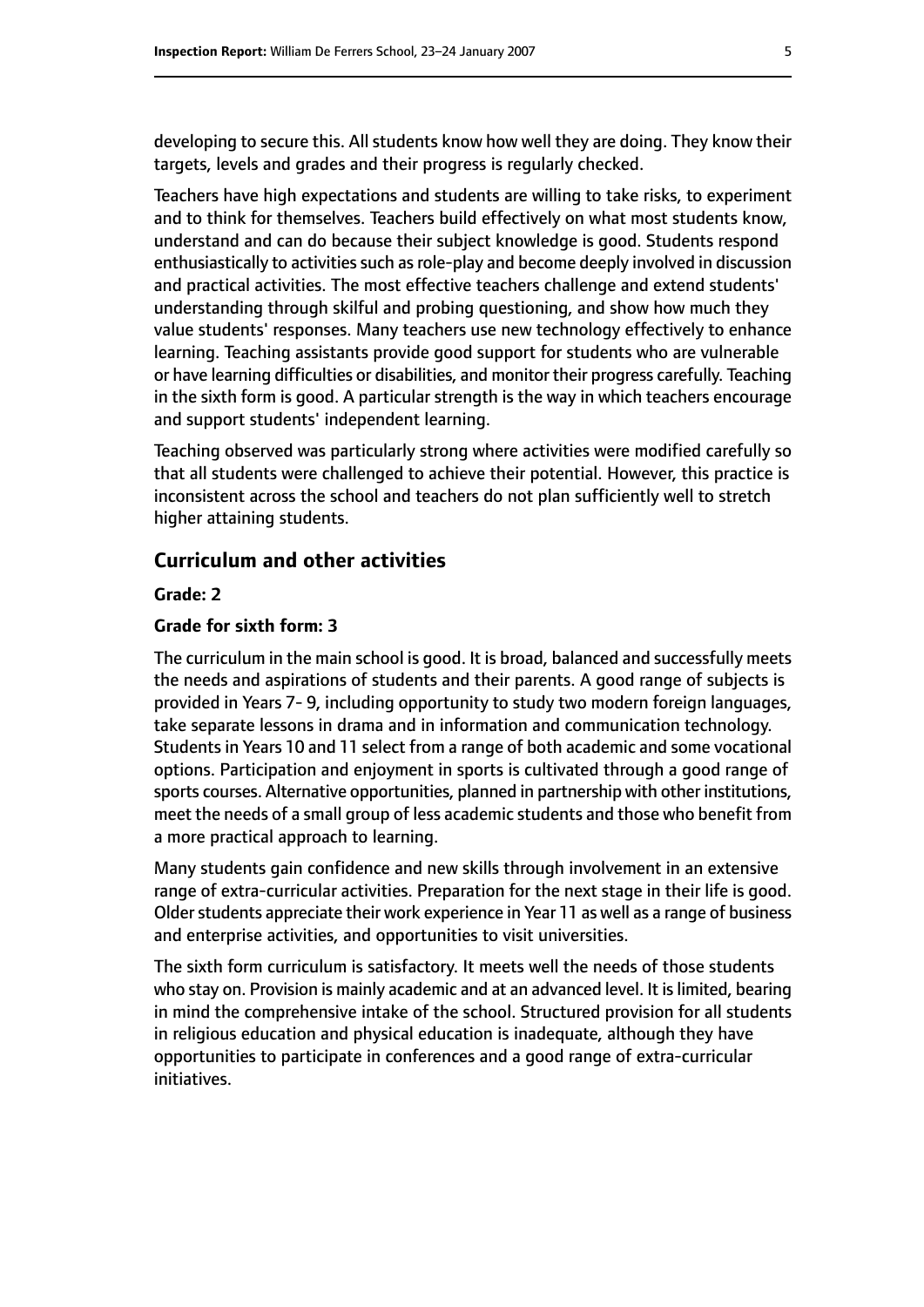#### **Care, guidance and support**

#### **Grade: 2**

#### **Grade for sixth form: 2**

The care, guidance and support provided are good. Teachers are committed to helping and supporting students, led well by very strong pastoral teams. Both students and parents understand the system of academic monitoring. In addition, individual departments use a range of systems to track students' progress. However, the separate systems are not yet consistent enough to provide an overview of each student's progress. Students receive good guidance on making choices about their futures.

Arrangements to identify and support vulnerable students are effective and involve outside agencies where appropriate. Students with additional learning and behavioural needs are identified prior to joining the school. Procedures for the protection of students are properly in place. Systems to ensure their health and safety are good. The school works effectively with other organisations to promote their well-being.

The use of time at morning and afternoon registration is too variable, with little evidence of a common programme across each year group. Academic tutor groups, newly introduced into the sixth form, have strengthened arrangements at this stage.

# **Leadership and management**

#### **Grade: 2**

#### **Grade for sixth form: 3**

The school is strongly led by the headteacher and deputy, well supported by the senior team. The school values achievement in a broad range of subjects up to GCSE and is successful in this, which prepares students well for their future lives.

Departments monitor and track the progress of students but in this large school they differ in the rigour of their systems. In preparation for GCSE the focus has been on helping students reach at least grade C with relatively less emphasis on the very highest grades. The monitoring of results is well established and used effectively in setting targets for improvement. Senior staff and heads of departments evaluate work in their areas effectively. Through consultative arrangements, all staff contribute to planning developments.

The sixth form is managed satisfactorily as part of the school overall but the subjects offered are mainly traditional and academic. Relationships with other institutions are good and the school is contributing to local discussions about strengthening the 14-19 curriculum. Leadership of the school's specialism as a sports college is satisfactory, a strength being the richness of opportunities provided. The school is placing emphasis on the impact of specialist status on standards across the school.

Governance is good. Governors work harmoniously with the school and helpfully challenge it in planning developments. They support the school in maintaining its positive climate and ethos of equal opportunities. They ensure the school uses its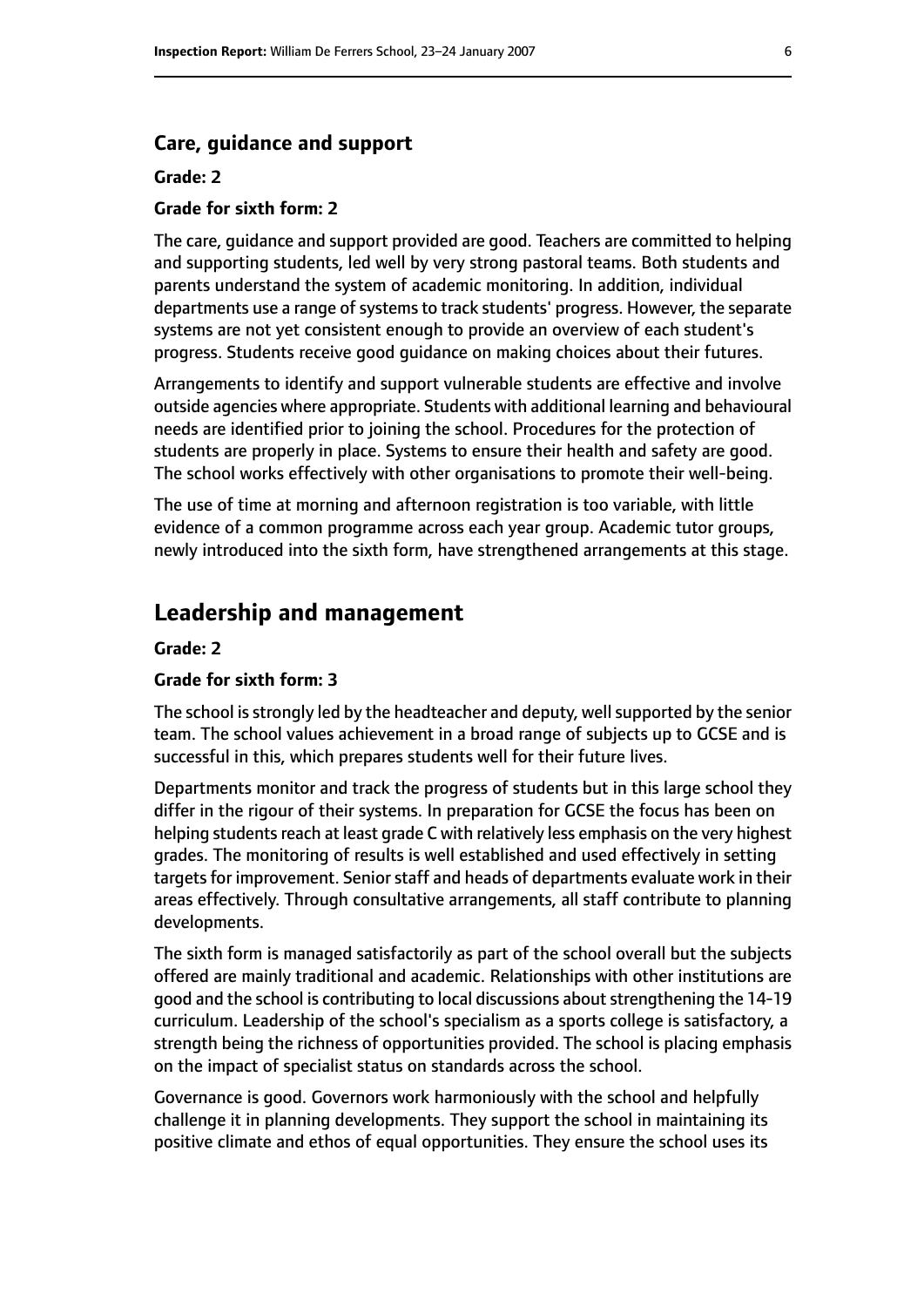resources and budget wisely to obtain good value for money. Buildings are well maintained with good access for the physically handicapped but in places are very cramped, including the base for supportive learning and the dining area. Stable staffing and a town-centre location foster unusually close working links and shared resources with the community.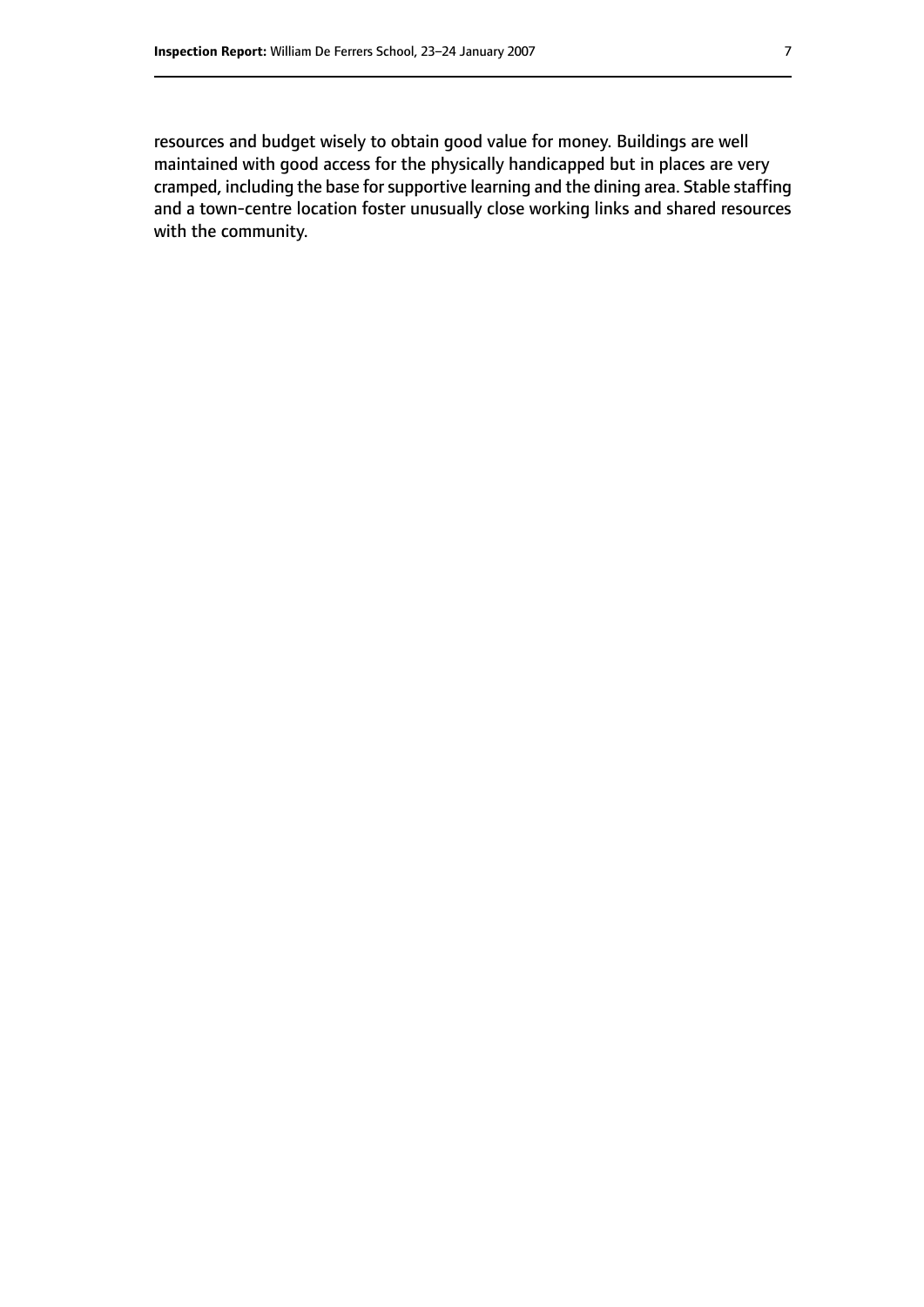**Any complaints about the inspection or the report should be made following the procedures set out inthe guidance 'Complaints about school inspection', whichis available from Ofsted's website: www.ofsted.gov.uk.**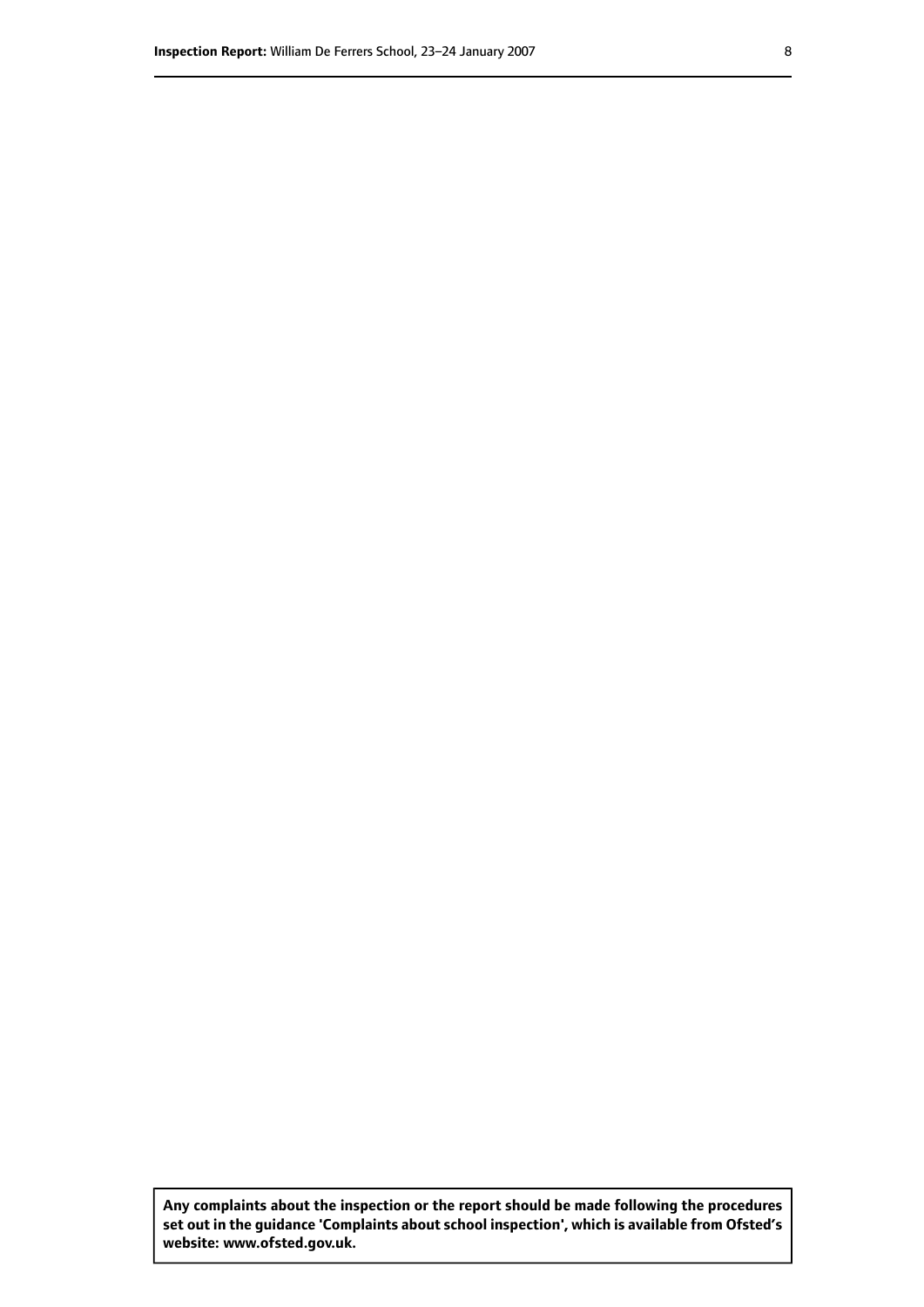# **Inspection judgements**

| Key to judgements: grade 1 is outstanding, grade 2 good, grade 3 satisfactory, $\parallel$ | <b>School</b>  | $16-19$ |
|--------------------------------------------------------------------------------------------|----------------|---------|
| and grade 4 inadeguate                                                                     | <b>Overall</b> |         |

# **Overall effectiveness**

| How effective, efficient and inclusive is the provision of<br>education, integrated care and any extended services in meeting<br>the needs of learners? |     |     |
|---------------------------------------------------------------------------------------------------------------------------------------------------------|-----|-----|
| How well does the school work in partnership with others to<br>promote learners' well-being?                                                            |     |     |
| The effectiveness of the school's self-evaluation                                                                                                       |     |     |
| The capacity to make any necessary improvements                                                                                                         |     |     |
| Effective steps have been taken to promote improvement since<br>the last inspection                                                                     | Yes | Yes |

## **Achievement and standards**

| How well do learners achieve?                                                                               |  |
|-------------------------------------------------------------------------------------------------------------|--|
| The standards <sup>1</sup> reached by learners                                                              |  |
| How well learners make progress, taking account of any significant<br>variations between groups of learners |  |
| How well learners with learning difficulties and disabilities make<br>progress                              |  |

## **Personal development and well-being**

| How good is the overall personal development and<br>well-being of the learners?                                  |  |
|------------------------------------------------------------------------------------------------------------------|--|
| The extent of learners' spiritual, moral, social and cultural<br>development                                     |  |
| The behaviour of learners                                                                                        |  |
| The attendance of learners                                                                                       |  |
| How well learners enjoy their education                                                                          |  |
| The extent to which learners adopt safe practices                                                                |  |
| The extent to which learners adopt healthy lifestyles                                                            |  |
| The extent to which learners make a positive contribution to<br>the community                                    |  |
| How well learners develop workplace and other skills that will<br>contribute to their future economic well-being |  |

## **The quality of provision**

| How effective are teaching and learning in meeting the<br>full range of the learners' needs?          |  |
|-------------------------------------------------------------------------------------------------------|--|
| How well do the curriculum and other activities meet the<br>range of needs and interests of learners? |  |
| How well are learners cared for, guided and supported?                                                |  |

 $^1$  Grade 1 - Exceptionally and consistently high; Grade 2 - Generally above average with none significantly below average; Grade 3 - Broadly average to below average; Grade 4 - Exceptionally low.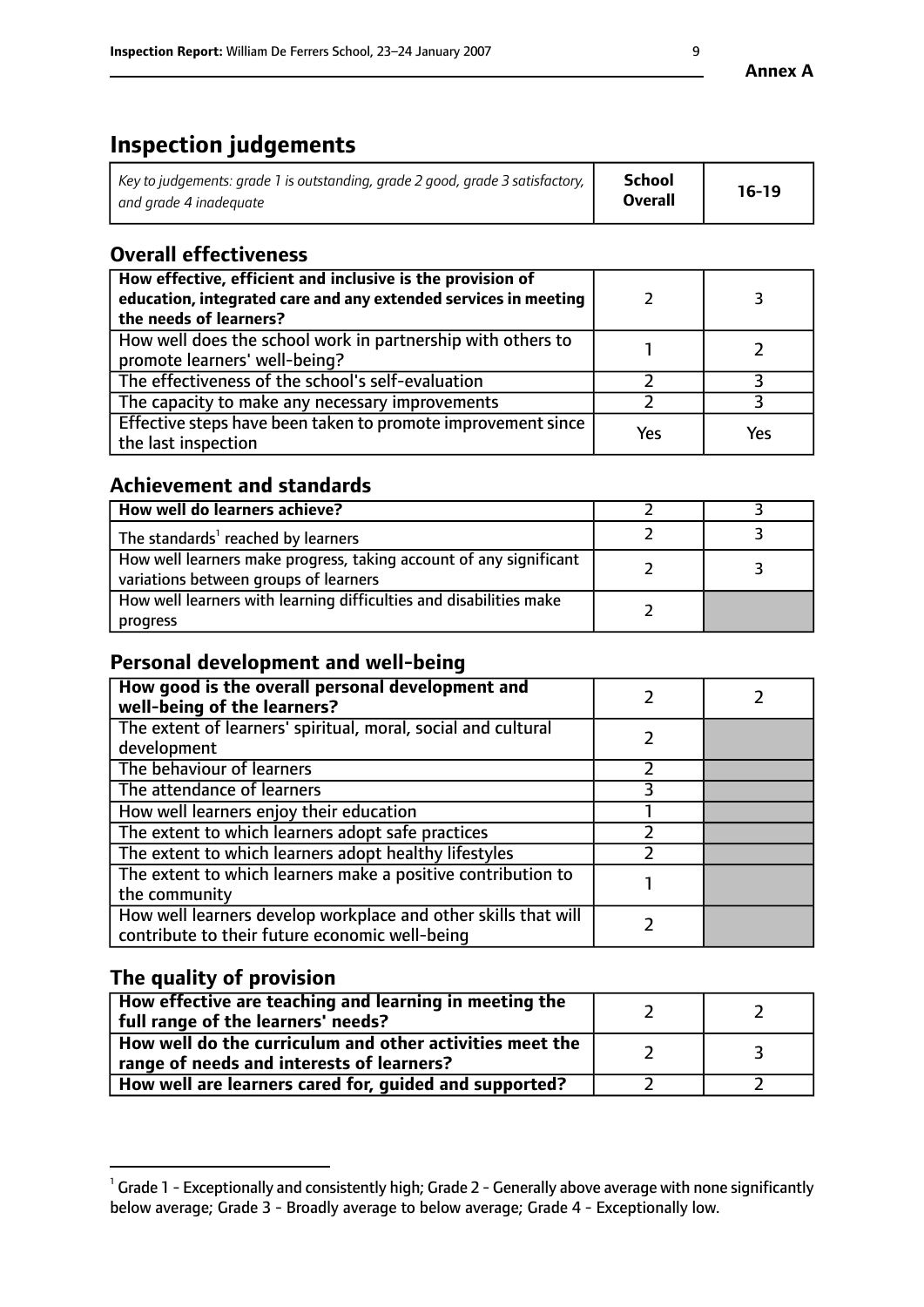# **Leadership and management**

| How effective are leadership and management in raising<br>achievement and supporting all learners?                                                 |     |            |
|----------------------------------------------------------------------------------------------------------------------------------------------------|-----|------------|
| How effectively leaders and managers at all levels set clear<br>direction leading to improvement and promote high quality of<br>care and education |     |            |
| How effectively performance is monitored, evaluated and<br>improved to meet challenging targets                                                    |     |            |
| How well equality of opportunity is promoted and discrimination<br>tackled so that all learners achieve as well as they can                        | 2   |            |
| How effectively and efficiently resources, including staff, are<br>deployed to achieve value for money                                             | 2   |            |
| The extent to which governors and other supervisory boards<br>discharge their responsibilities                                                     |     |            |
| Do procedures for safeguarding learners meet current<br>qovernment requirements?                                                                   | Yes | <b>Yes</b> |
| Does this school require special measures?                                                                                                         | No  |            |
| Does this school require a notice to improve?                                                                                                      | No  |            |